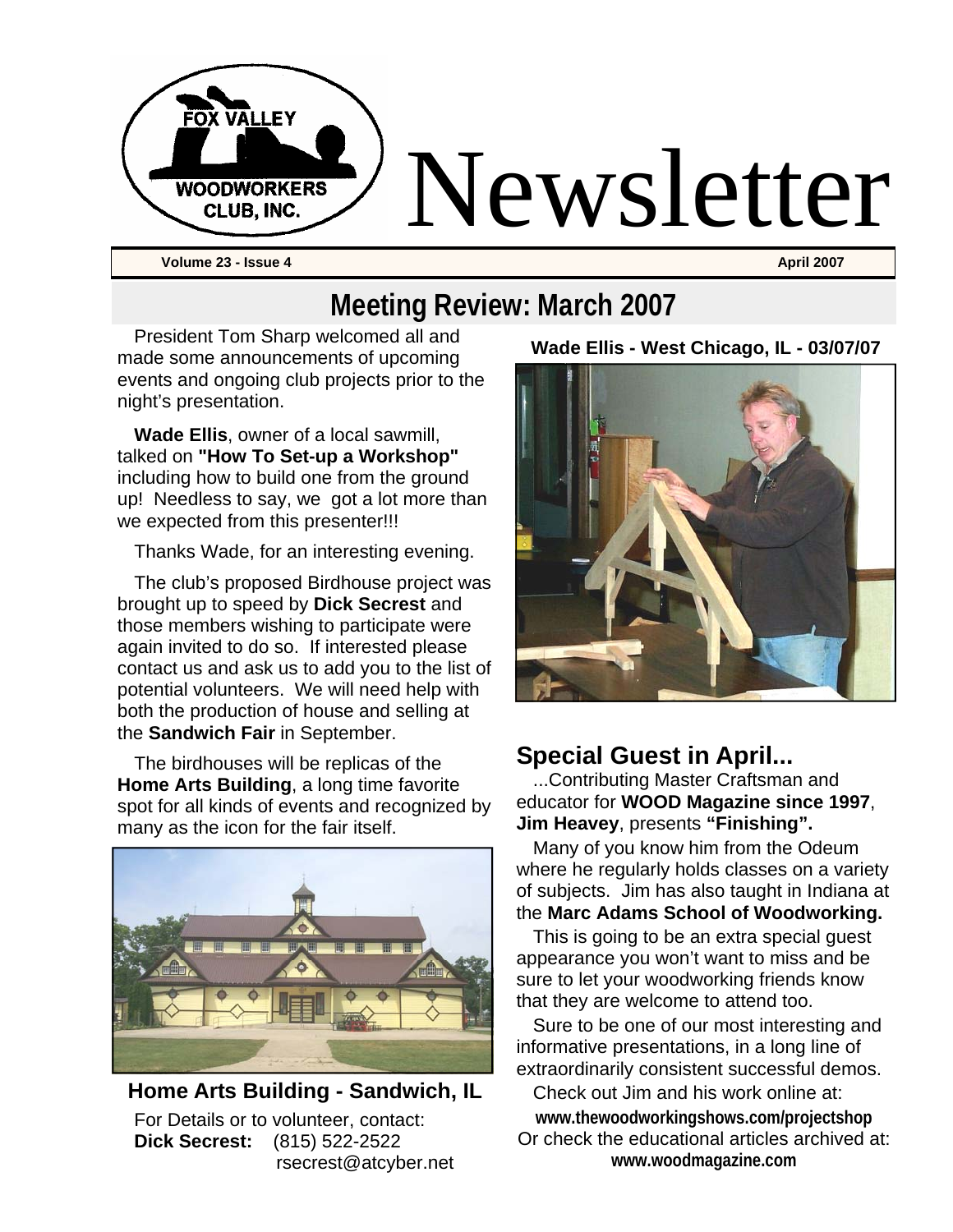## **FVWWC Events Calendar**

| Mar 30/31Sat/Sun  See Ad  OPEN HOUSE on Rt. 47 in Morris,<br>Il at Prairie Millworks (formally<br>The Woodworkers Shop).                                                                                                                                                                |
|-----------------------------------------------------------------------------------------------------------------------------------------------------------------------------------------------------------------------------------------------------------------------------------------|
| Apr 3rd  Tue  7:30 p.m FVWWC General Meeting: Jim<br>Heavey presents "Finishing"                                                                                                                                                                                                        |
| Apr 7th Sat  9:00 a.m OPEN HOUSE CLOSING SALE -<br>By Invitation ONLY!!! - Wood Club<br>members and friends are welcome<br>to come to one day only private<br>sale of Tools, Wood Cut-Offs, Trim<br>& More at Fairbank's in Batavia,<br>950 Paramount Pky. On the east<br>side of town. |
| Apr 21st Sat  9:00 a.m Shop Tour: Jim Cummings home<br>workshop in Winfield, IL. - Contact<br>Ron Gilkerson for Details.                                                                                                                                                                |
| Apr 18th Wed  8:00 a.m FVWWC's Breakfast Club: At a<br>new, earlier time of 8:00 a.m. -<br>The Red Apple Restaurant at 414<br>S Schmale Rd - Carol Stream, IL --<br>Everyone is invited to stop by!                                                                                     |

#### **Home Arts Bdg. Birdhouse Project** For Details or to volunteer, contact committee chairman **Dick Secrest** today at: **(815) 522-2522 or rsecrest@atcyber.net**

#### **FVWWC Officers & Staff woodworkers@fvwwc.org**

| President Tom Sharp                       |                            |
|-------------------------------------------|----------------------------|
|                                           | thomas.sharp@sbcglobal.net |
| Past President Ron Gilkerson              |                            |
|                                           | $(630)$ 879-8756           |
|                                           | rongilker@hotmail.com      |
| Vice PresidentMatt Gauntt                 |                            |
| Treasurer Doug Pfaff                      |                            |
| Secretary  Darrel Anderson                |                            |
| Program Committee  Robin Blair            |                            |
|                                           | blairr@saic.com            |
|                                           | <b>Mike Brady</b>          |
|                                           | <b>Matt Gauntt</b>         |
| Membership Ken McFee                      |                            |
|                                           | themcfees@hotmail.com      |
| Editor/Webmaster  Linda Christensen       |                            |
|                                           | woodworkers@fvwwc.org      |
| Library Committee  Rick Moss              |                            |
|                                           | Dave Dockstader            |
|                                           | <b>Tom Zillman</b>         |
| Raffles/Photographer  Charlie Christensen |                            |
| Club Logo ItemsGail Madden                |                            |
| Show & Tell MCMatt Gauntt                 |                            |
| Show Chairman Mike Madden                 |                            |
| Toy Drive Coordinator  Gail Madden        |                            |
| Member-at-LargeJames Nellis               |                            |
| Audio/Visual TechRobin Blair              |                            |
|                                           |                            |
|                                           |                            |

## **FVWWC MONTHLY DRAWING**



*Let's make it happen!* We are within reach of our goal on the **Special Raffle** of the **30 Piece Bessey Assorted "Tradesman" Bar Clamp Set & Stand**. *Remember: You have to play to win so get there early and get in line!!* 

We will again have our regular variety of items to choose from like a **Porter-Cable 1.5 HP, 6 Gallon UMC Pancake Air Compressor with Accessory Kit, a \$50 Am/Ex Gift Cheque, Set of Six Blue** Proceeds from all raffles and silent auctions go towards future drawing items and the FVWWC general operating fund so, when you play, everybody comes out a winner!...

*...See you at the meeting!* 

**Charlie Christensen - FVWWC Raffle Chairman** 

**2 FVWWC - PO BOX 1041 - BATAVIA, IL 60510-1041 2007** 

PORTER+CABLE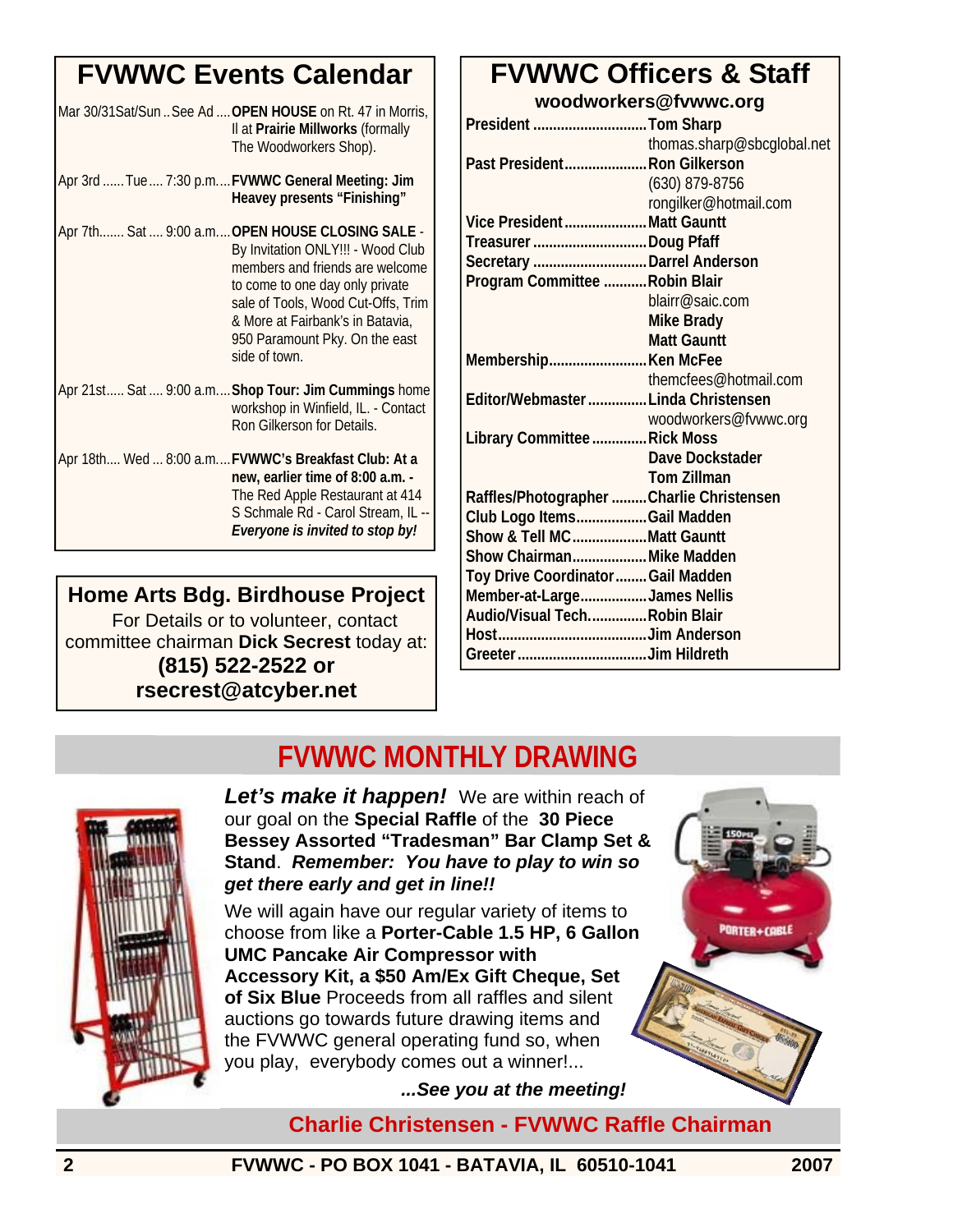

# **Diagram of a Log**

The type and angle of cut determines what type of lumber is produced but, to woodworkers, whether Flat, Rift or Quartersawn, it's all good!



# **Library News**



*Reminder:* Members interested in checking out the club's **JET** mini-lathe or the **Drill Doctor** drill bit sharpener should contact Tom Zillman, Asst. Librarian, to make arrangements. The tools are available to all members but you must let us know in advance of a meeting so that we can have it there for you or arrange to pick-up/return between meeting dates.



**Library Committee: Dave Dockstader Rich Moss Tom Zillman - (630) 879-9203**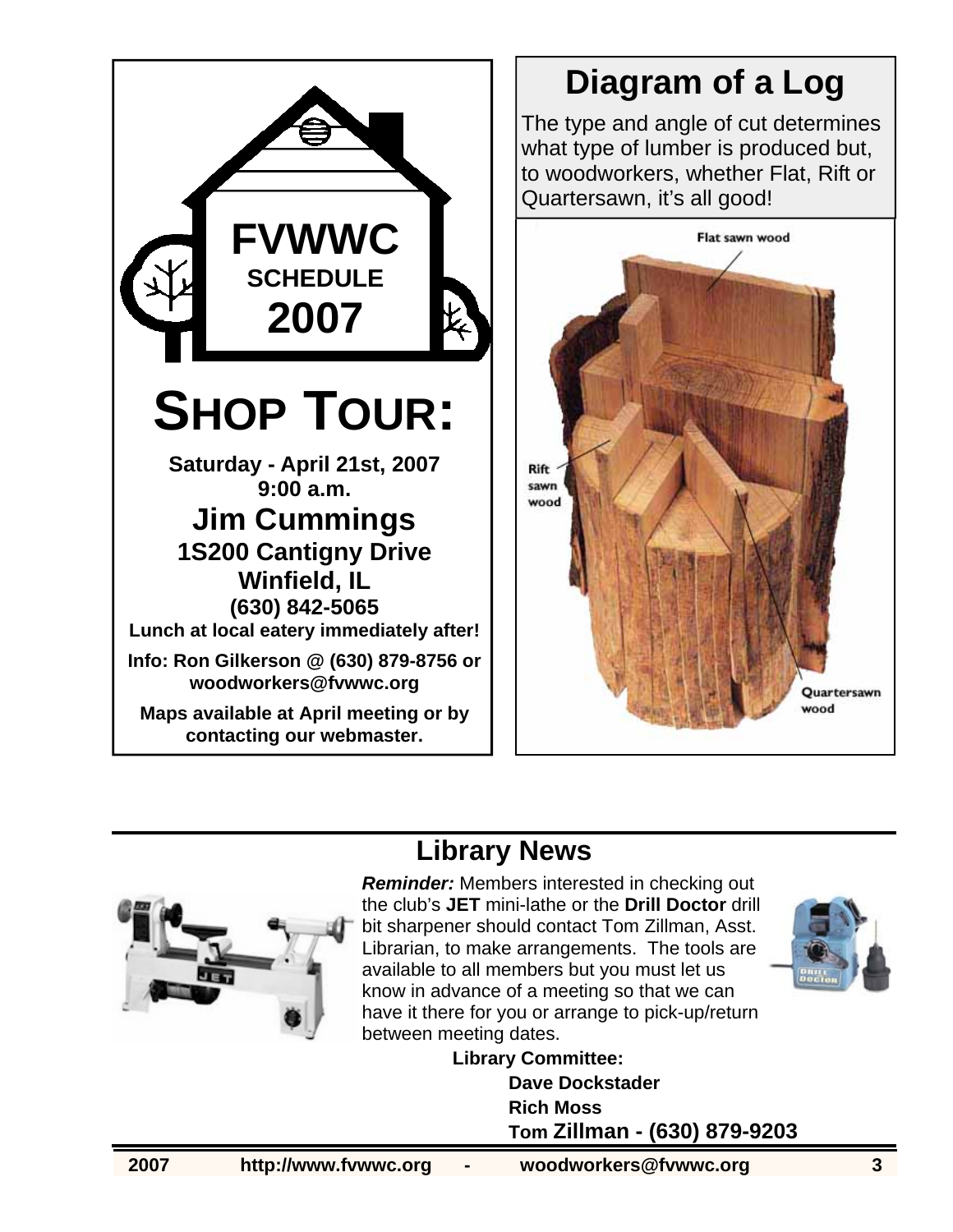K *REPRINTED from www.sawdustmaking.com - "A guide for the beginning Woodworkers", with tons of plans & projects for all ages and most skill levels.* 

# **Lumber Dimension Chart**

| <b>Nominal Size</b> | <b>Actual Size</b> |  |  |  |
|---------------------|--------------------|--|--|--|
| 1 X 1               | 3/4" X 3/4"        |  |  |  |
| 1 X 2               | 3/4" X 1 1/2"      |  |  |  |
| $1 \times 3$        | 3/4" X 2 1/2"      |  |  |  |
| 1 X 4               | 3/4" X 3 1/2"      |  |  |  |
| 1 X 6               | 3/4" X 5 1/2"      |  |  |  |
| 1 X 8               | 3/4" X 7 1/4"      |  |  |  |
| 1 X 10              | 3/4" X 9 1/4"      |  |  |  |
| 1 X 12              | 3/4" X 11 1/4"     |  |  |  |
| 2 X 2               | 1 1/2" X 1 1/2"    |  |  |  |
| 2X3                 | 1 1/2" X 2 1/2"    |  |  |  |
| 2 X 4               | 1 1/2" X 3 1/2"    |  |  |  |
| 2X6                 | 1 1/2" X 5 1/2"    |  |  |  |
| 2X8                 | 1 1/2" X 7 1/4"    |  |  |  |
| 2 X 10              | 1 1/2" X 9 1/4"    |  |  |  |
| 2 X 12              | 1 1/2" X 11 1/4"   |  |  |  |

## **Board foot Calculator**

| width  | Length in feet of 1" thick board |      |      |      |       |       |  |
|--------|----------------------------------|------|------|------|-------|-------|--|
| in     | 6'                               | 8'   | 10'  | 12'  | 14'   | 16'   |  |
| Inches | <b>Board Feet</b>                |      |      |      |       |       |  |
| 2"     | 1.0                              | 1.33 | 1.67 | 2.0  | 2.33  | 2.67  |  |
| 3"     | 1.5                              | 2.0  | 2.5  | 3.0  | 3.5   | 4.0   |  |
| 4"     | 2.0                              | 2.67 | 3.33 | 4.0  | 4.67  | 5.33  |  |
| 6''    | 3.0                              | 4.0  | 5.0  | 6.0  | 7.0   | 8.0   |  |
| 8"     | 4.0                              | 5.33 | 6.67 | 8.0  | 9.33  | 10.67 |  |
| 10"    | 5.0                              | 6.67 | 8.33 | 10.0 | 11.67 | 13.33 |  |
| 12"    | 6.0                              | 8.0  | 10.0 | 12.0 | 14.0  | 16.0  |  |

### **Terminology** S<sub>4</sub>S

Finished on all four sides, usually sold at building supply stores. Actual size will be smaller than listed nominal size do to loss of material when run through planer.

# 4/4, 4/8. etc.

Actual dimensions of material given in quarters of an inch, usually rough lumber sold directly by mill.

# **Board Foot**

A volume measurement of lumber, 1 board foot is equal to 144 cubic inches, to calculate multiply width in inches X length in inches x thickness in inches. Measurements are rounded to next full inch. Prices are usually given per thousand board feet.

## Lineal Foot

Material is priced per running foot, according to width and thickness.

For thicker material multiply by thickness rounded to next full inch.

# "If it doesn't feel good, don't do it"

Mendoc Media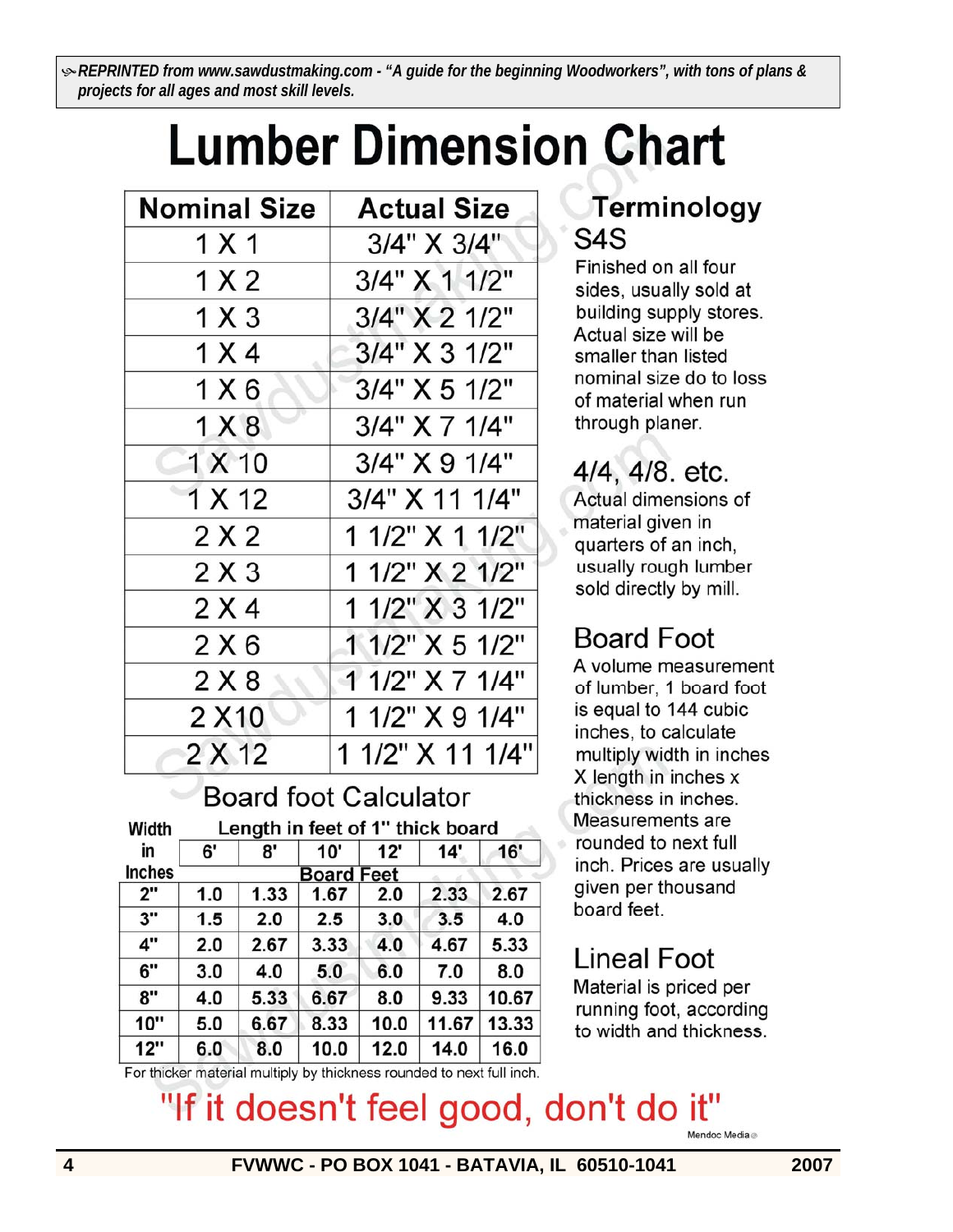# **OPEN HOUSE "CLOSING SALE"**

- *By Invitation ONLY!!!* - Wood Club members, from FVWWC & Hickory Hills, and friends are welcome to come to one day only private sale of

**Tools, Wood Cut-Offs, Trim & More**

# **Fairbank's Cabinet Shop**

950 Paramount Parkway - Batavia, IL *(On the east side of town - See Map for Details)* 

# **Saturday, April 7th, 2007 - 9:00 a.m.**

This strictly a "what's left has to go" sale & many items "free for the hauling" the rest is up for negotiation. *Come Early & Bring A Friend!* **Items include**:

- ¾ Various Plywood Cut-Offs
- ¾ Trim of varying types & quantity
- ¾ Bead Board & Laminate, Etc.
- ¾ Wood, Particle Board, Etc.
- ¾ Panel Saw & Few Other Tools

¾ Hand Tools

- ¾ Storage Cabinets
- ¾ Misc. Lighting Fixtures
- ¾ Plumbing & Electrical Items
- ¾ Screws/Nuts/Bolts/Etc.
- ¾ Collection of the usual sawdust covered Workshop "Stuff"

K *Reprinted from March 12, 2007 issue of the email newsletter from www.woodmagazine.com*

#### Shop Tip: Salvaged chuck safely stabilizes small objects



Holding small parts to a grinding wheel makes me nervous because the force of the wheel can yank the part right out of my hands. And those pieces get hot! Pliers help but can muck up the threads on bolts and threaded rod. A 1/2" chuck from a dead drill offers the perfect part-holding solution.

I threaded the old chuck onto an 8" carriage bolt, then wrapped the bolt with electrical tape to make it more comfortable to hold. To prevent damage to threaded parts to be ground, I wrap the bottom section of threads with electrical tape, and then tighten the part in the chuck.

The chuck holder works well for sharpening standard drill bits or sharpening pointed items. You also can use it to chamfer brass pins.

#### *–Willy Young, Smithville, Tenn.*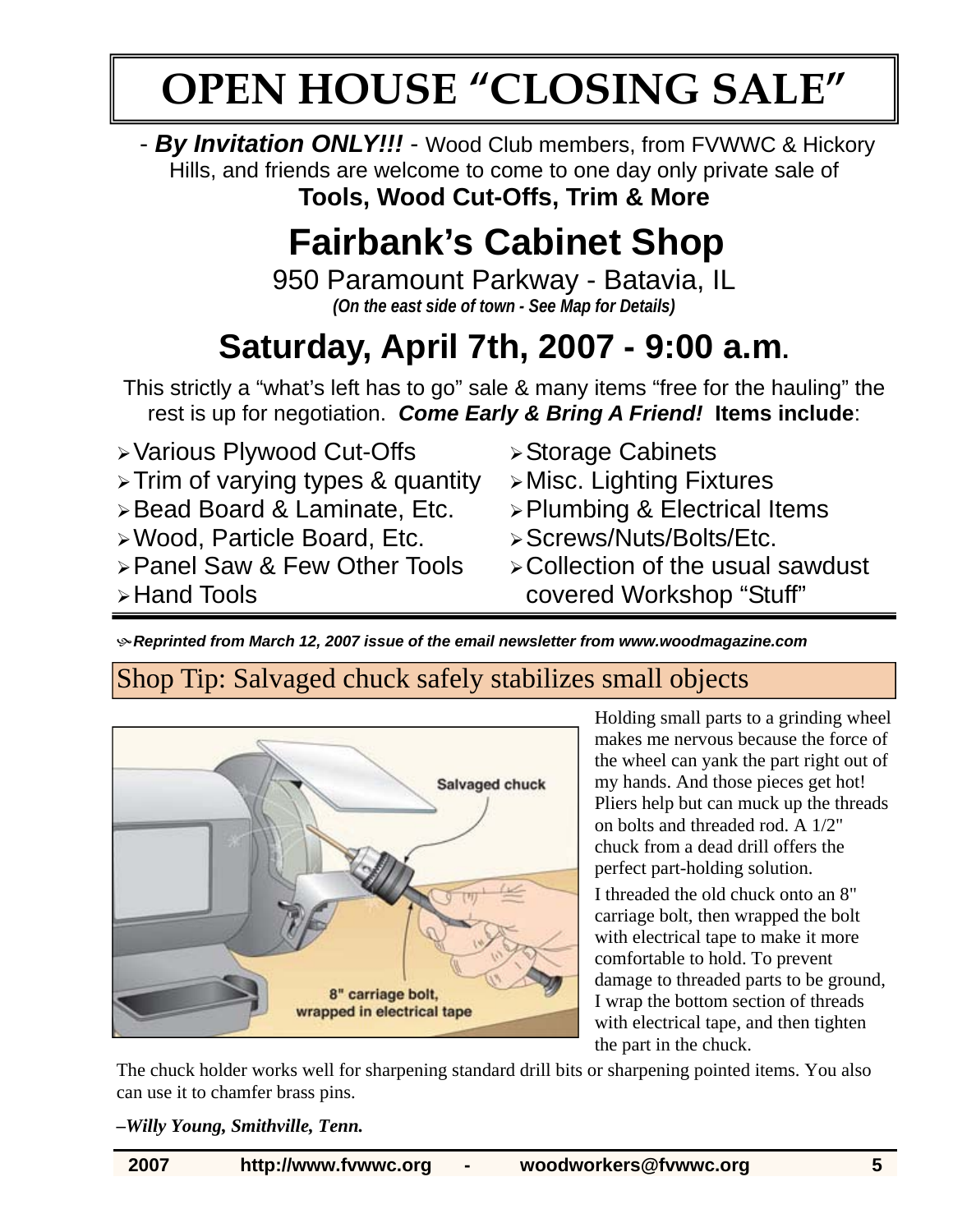#### **PRESS RELEASE**

#### *For immediate release*

### **IWCA to Launch New Web site**

*IWCA Web site to become carver's link to wildfowl and fish carving*

March 21, 2007— The International Wildfowl Carvers Association (IWCA) will launch a new and enhanced Web site on April 1. The site will offer a variety of services to carvers of all genres, but will specialize on topics of interest to carvers of hunting decoys and decorative wildfowl and fish.

Founded in 1988, IWCA is a nonprofit affiliation of 14 member clubs, and 1000 individual carvers, across the United States and Canada. Members of IWCA cooperate with uniform judging rules and procedures at member shows in order to provide fair and equitable competition standards. IWCA clubs work to preserve the art of decoy carving and creative decorative sculpture.

The new Web site at *IWFCA.com* offers:

- instructive articles for carvers of all levels
- profiles and in-depth insight into major waterfowl shows and carving contests
- photo galleries containing hundreds of photographs of winning entries in all divisions of major shows
- complete results of IWCA competitions
- an event calendar with up-to-date information on upcoming waterfowl competitions and shows…

…plus the latest news on new products, carving events, tips, techniques, and helpful information on tools, paint, and equipment for all carvers.

The new Web site is the one-stop portal to the art of wildfowl and fish carving. If you hunt waterfowl, carve or collect dekes or decoratives, visit *IWCA.com* on April 1. You'll want to bookmark this site as a favorite and return to it often.

End

High res photos and more information available from iwca@verizon.net.

### **Remember Your Local Resource Store**

When you've got a project in mind or just anytime you're near one of the fine establishments listed in our FVWWC Resource List, stop by and see what they have to offer. Many area woodworking suppliers, tool and lumber dealers make being a FVWWC member even more rewarding by allowing us discounts and other special offers good only with a valid FVWWC ID!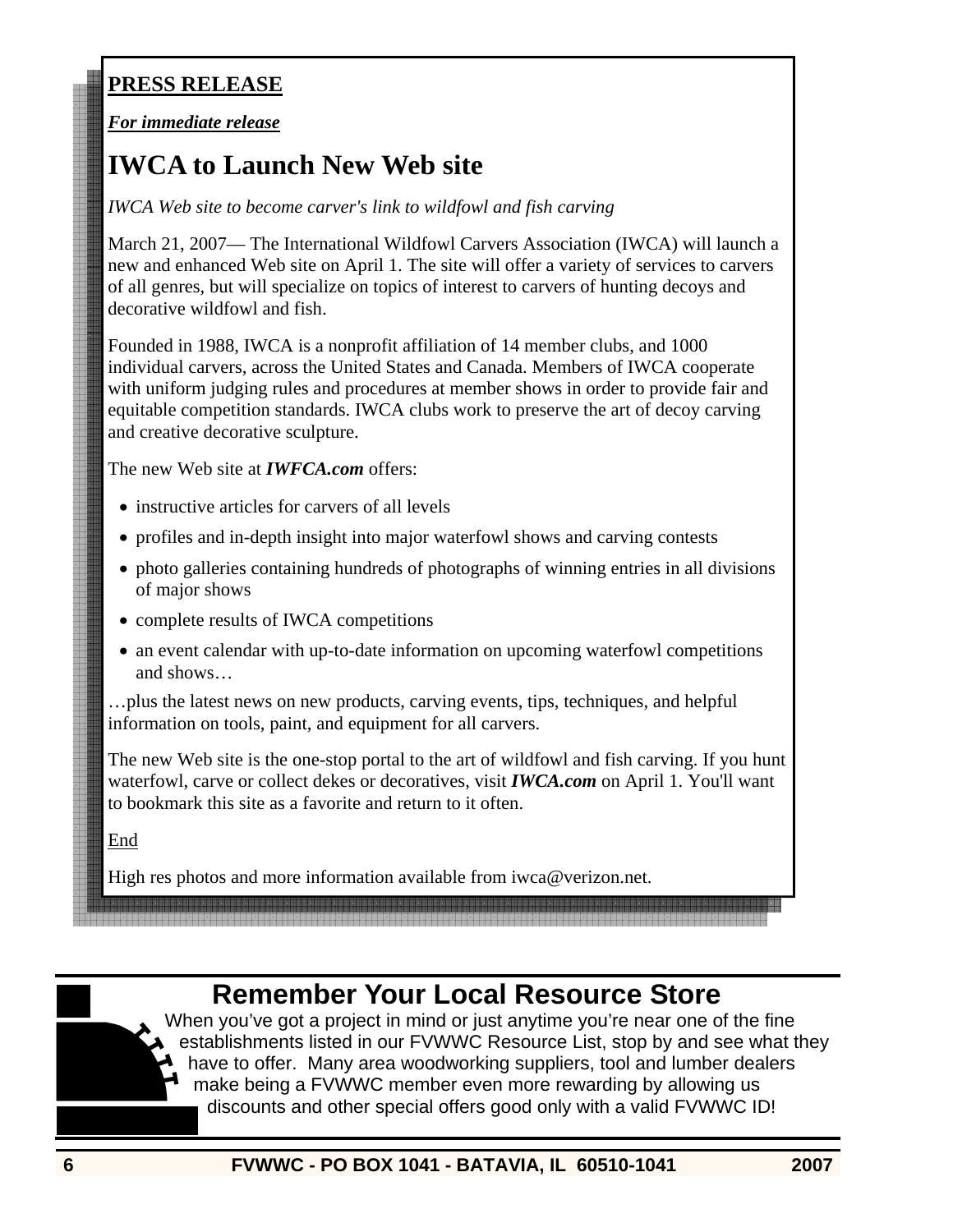#### **Show & Tell March 2007 Matt Gauntt, MC**

The turn out for March was great and the projects fascinating as always. We had no forms for folks to fill out who did what for S&T so here are the photos from March, with a great big Thank-you to all who participated. (No forms also made for photo confusion so a couple of items are missing and the Corian Pens are tucked next to the segmented vase below.)